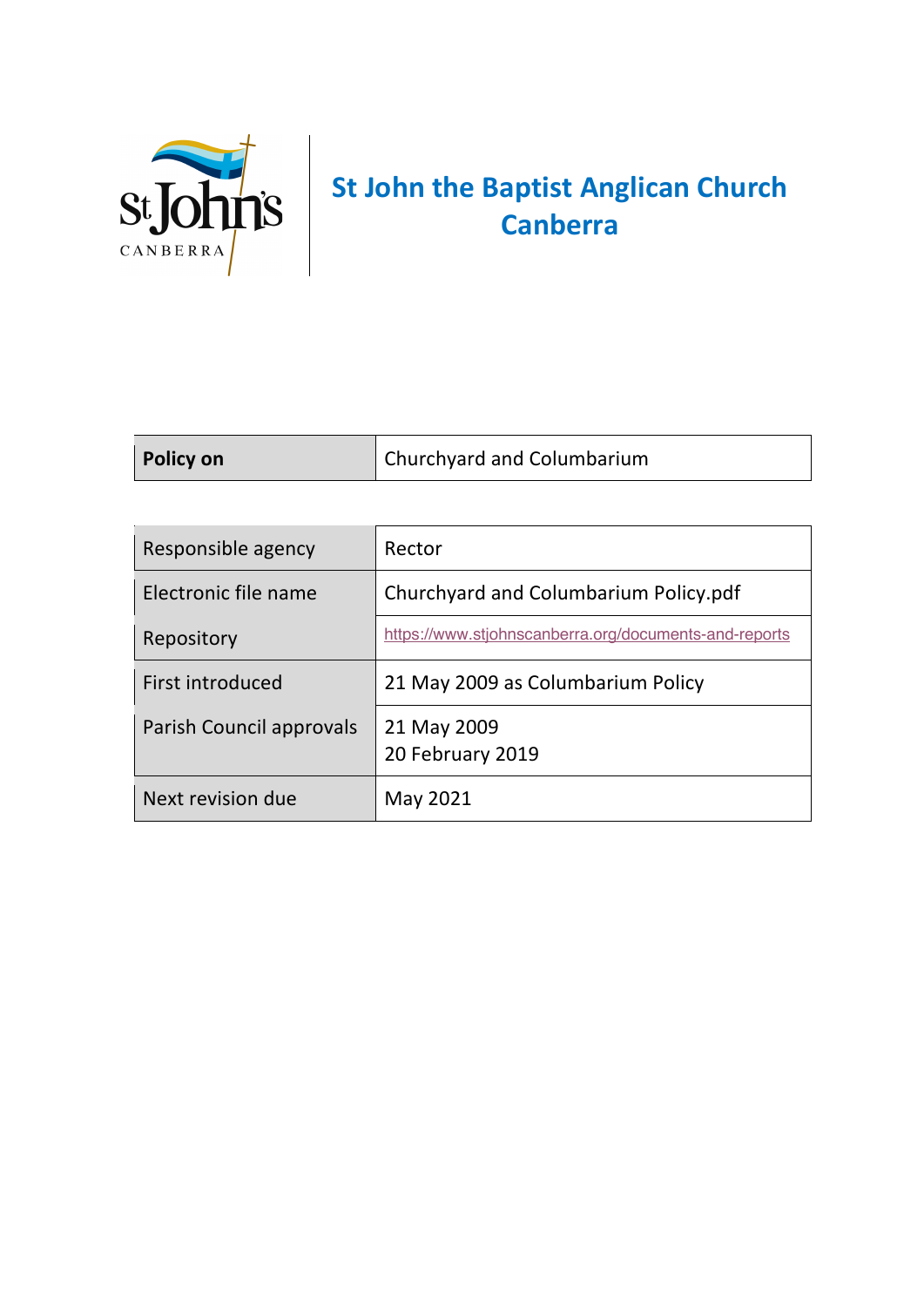## **LEGISLATION AND STANDARDS**

This policy is bound by The Master Policy of the Parish (www.stjohnscanberra.org Parish Council Login) which recognises the Five Marks of Mission of the Anglican Communion and the Governance of the Diocese Ordinance as the foundations on which our actions are based.

Legislation and related:

ACT Cemeteries and Crematoria Act 2013 ACT Heritage Act; ACT Heritage Register entry 20019 National Trust Guidelines for Cemetery Conservation, 2<sup>nd</sup> ed., 2009.

## **PRINCIPLES**

#### **The Churchyard and Columbaria**

The St John's churchyard consists of an historic graveyard, and three columbaria. The churchyard dates back to just before the consecration of the Church in 1845. The columbaria were established in 1962, 1991 and 2006, and are available to accept interments. There is a separate Campbell family columbarium in the Campbell enclosure.

The history of the churchyard and a list of burials and interments to 2010 will be found in J. Salisbury, *St John's Churchyard Canberra 1844-2010*, Parish of St John the Baptist, Canberra 2011.

Burials are no longer accepted at St John's following a notice to this effect in the Commonwealth Gazette of 31 July 1937. There are some specific exceptions:

- Those who hold Exclusive Rights Certificates, which were issued between 1920 and 1937, records of which are held in the Church Office.
- Bishops of the Diocese of Canberra and Goulburn, and Rectors of St John's Canberra, who die in office or who retire from active ministry after holding those respective positions, and their spouses.
- Descendants of George Campbell (d. 1881), whilesoever space is available in the Campbell enclosure, and as agreed by those descendants.

Under arrangements with the Rector ashes can be interred in existing graves (see Procedures below).

Persons with a close link with the Parish may book two places (for themselves and a close family member or partner) in the columbaria and have their ashes interred at the request of their next of kin.

Requests for the interment of ashes in the Campbell family columbarium will only be accepted on the advice of the descendants of George Campbell (d.1881).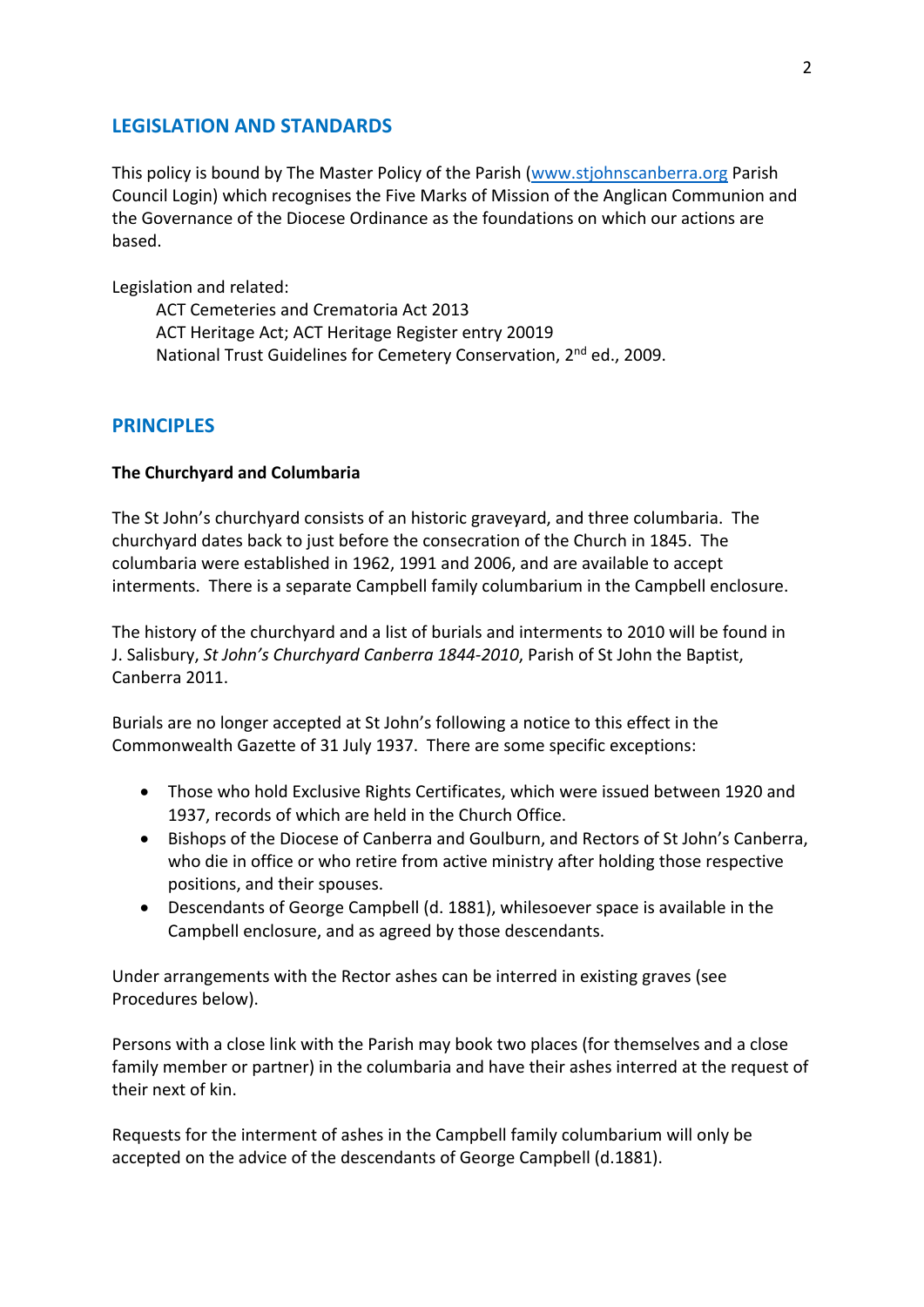Fees are charged for the provision of headstones and plaques, and their maintenance owing to the high costs involved. Headstones are paid for and maintained by the next-of-kin, but the Churchyard Administrator and Rector must be consulted on all matters to do with headstones and their approval.

#### **Role of the Rector and Churchyard Administrator**

The Rector has overall discretion and management responsibility in respect of all matters to do with the churchyard and columbaria, but may seek the advice of Parish Council from time to time.

The Churchyard Administrator is the contact point for all requests for burials and interments, and is responsible for the administration of this policy.

#### **PROCEDURES**

#### **1. Administration**

- a. The Churchyard Administrator will be appointed by Parish Council.
- b. The role of the Churchyard Administrator is:
	- i. to advise the Rector and Parish Council on any matter to do with the churchyard
	- ii. to liaise with those wishing to arrange burials and interments in the churchyard or columbaria
	- iii. to check eligibility of requests for burials, interments and other matters concerning gravestone and the use of the churchyard
	- iv. arrange for the maintenance of headstones and the columbaria

#### **2. Burials and Interments**

#### a. **Full burials**

- i. An applicant or next-of-kin must produce an Exclusive Rights Certificate, for the first and second burials respectively. Approval will depend upon space being available.
- ii. Arrangements for preparing the grave are to be made only after consultation with the Churchyard Administrator.
- iii. Costs for preparing the grave are the responsibility of the family.
- iv. Examples of accepted types of wording for headstones are available from the Church Office.
- v. The Churchyard Administrator is to approve the style and design of, and wording used, on all headstones.
- vi. Costs of headstones and their maintenance are the responsibility of the next-of-kin.

#### b. **Interment in the columbaria**

i. Ashes are interred in the plot of ground adjacent to the respective columbarium wall, set aside for this purpose.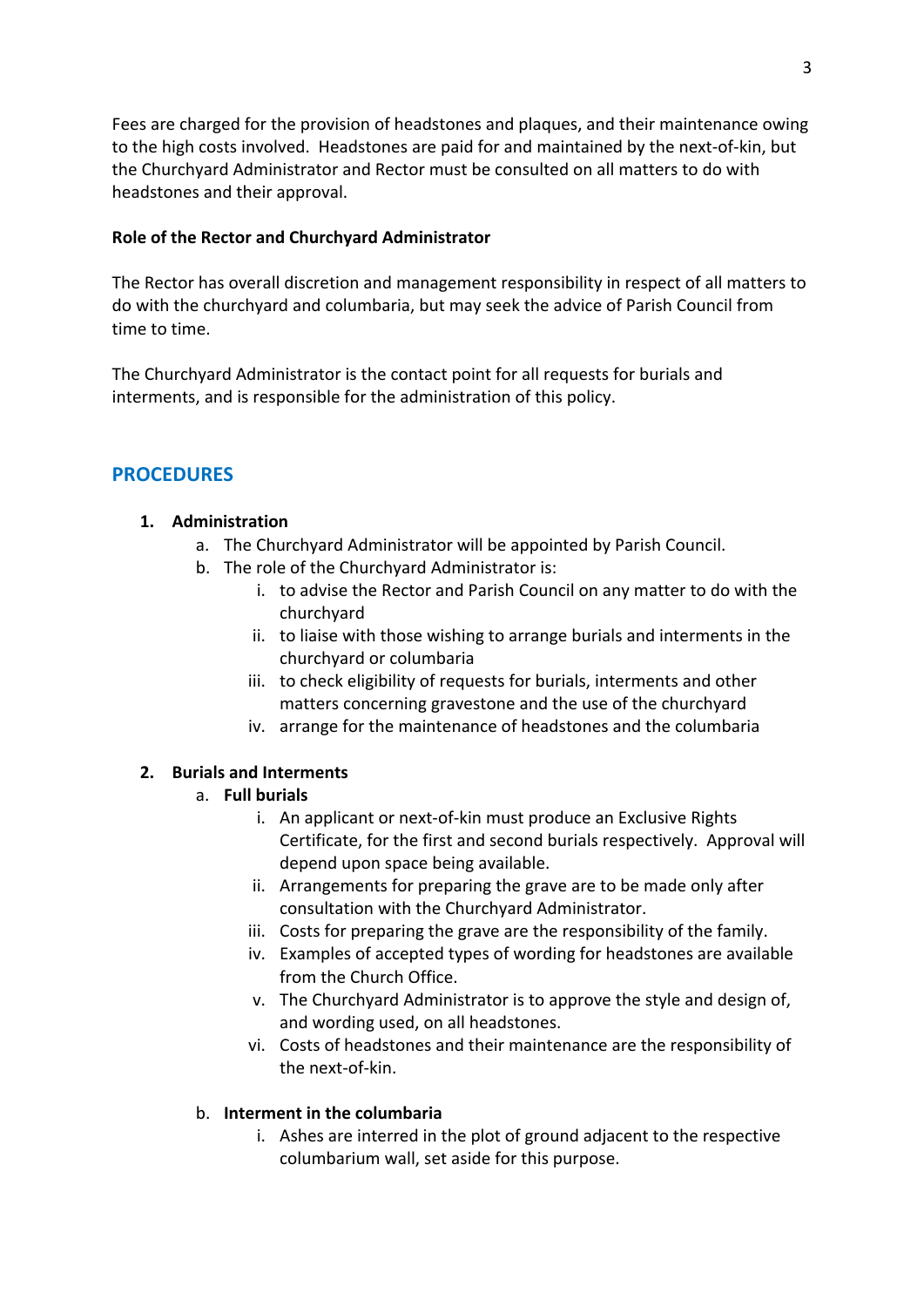- ii. The Rector will approve the wording to be placed on the plaque affixed to the columbarium wall in the place reserved. The family will recommend up to six lines of text, with the name of the deceased being in block capital letters.
- iii. Examples of accepted types of wording are available from the Church Office.
- iv. Military insignia can be used on plaques, on the presentation of a letter from the Department of Veterans Affairs.
- v. Recognised post-nominals can also be used on plaques, provided the name and post-nominals do not take up more than two of the six lines of text available.
- vi. Plaques will be made by a supplier approved by the Churchyard Administrator, in consultation with the Rector.

## c. **Interment of ashes in graves**

- i. The ashes of descendants of people who are buried in the churchyard may be interred in family graves, provided their relationship to the person already buried can be established to the satisfaction of the Churchyard Administrator.
- ii. If there is not an existing headstone, the next-of-kin will be required to provide one to the memory of the person already buried, and then a plaque to the memory of the person whose ashes are being interred.
- iii. The headstone and plaque should be in position before the ashes are interred.
- iv. Prior to the interment, the stonemason approved by the Churchyard Administrator, in consultation with the Rector, will, if possible, open the grave and close it afterwards. The cost will be met by the family.

## d. **Headstones over unmarked graves**

- i. Next-of-kin can request approval to have a headstone installed on a grave for which no previous stone existed.
- ii. The cost is to be covered by the next-of-kin.
- iii. The Churchyard Administrator will arrange with the stonemason to have the headstone prepared and installed at a time convenient to the next-of-kin.
- iv. The Churchyard Administrator is to approve the style and design of, and wording used on all headstones.

## **3. Fees**

- a. A schedule of fees for burials and interments will be approved from time to time by Parish Council on the advice of the Rector and Churchyard Administrator.
- b. The current schedule of fees will be available from the Church Office.